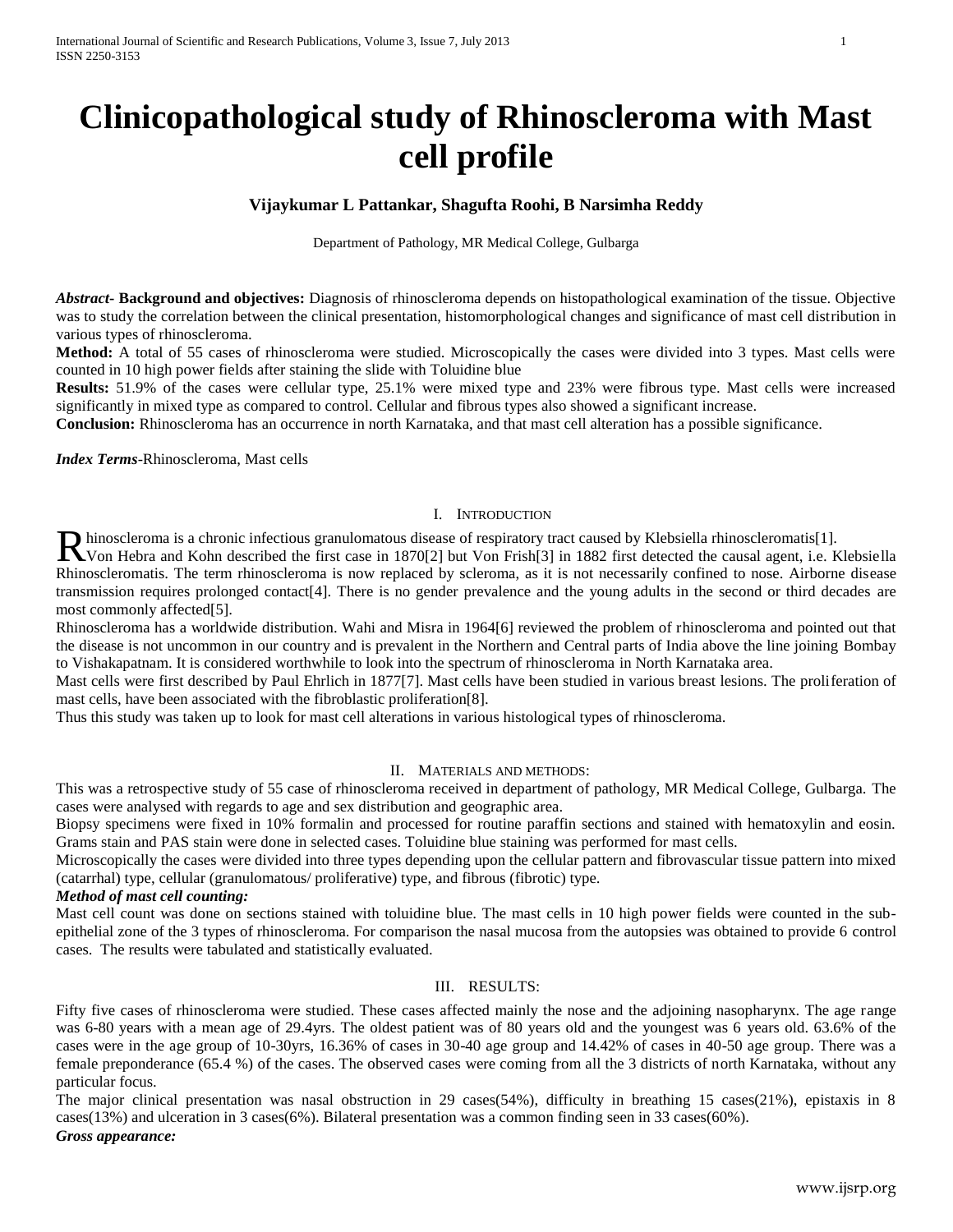The biopsy specimens were greyish white on appearance and varied in consistency from soft to firm. *Histopathological features:*

Epithelium showed squamous metaplasia in 45(81%) cases, hyperkeratosis in 7(12.6%), cases, atrophy in 20(36%) cases and ulceration in 6(10.8%) cases. Pseudoepitheliomatous hyperplasia was not seen in any of the sections.

Sub-epithelial tissue was edematous in 20(36%) cases and showed mild focal haemorrhages in 27(48.6%) cases.

Mikulicz cell infiltration was observed in all the cases. There was variation in number and distribution from case to case. They were plenty in cellular and mixed types, and sparse in fibrous type of rhinoscleroma. Lymphocytes and plasma cells were seen consistently along with Mikulicz cells. Two(3.6%) cases showed lymphoid follicles. Few polymorphs were seen in 28(50.4%) cases. Occasional eosinophils were seen in 3(5.4%) cases. Russell bodies were observed in 26(46.8%) cases.

There was a variable amount of fibrovascular stroma resulting in formation of fibrous bands at places. An occasional mild vasculitis was found in only 2(3.6%) cases.

The 55 cases in the present study were categorized into cellular type 28 cases (51.9%)(fig.1), mixed type 14 cases (25.1%)(fig.2) and fibrous type  $13$  cases  $(23%)$  (fig.3).

The mast cell count in control was  $6.1 \pm 2.1$ . There was an increase in mast cell count in all the three types of rhinoscleroma(fig.4). Mast cells were frequently observed in mixed type  $25.8 \pm 1.25$ . In the cellular type they were  $14 \pm 1.5$ , and in fibrous type  $9.4 \pm 1.8$ . There was a significant increase of mast cells in mixed type as compared to control (P <0.001). Mast cells were also significantly increased in the cellular and fibrous types  $(P<0.01)$ .

Majority of cases showed improvement with antibiotic therapy. Recurrence was seen in 8(15%) of the cases.

#### IV. DISCUSSION:

The present study highlights the occurrence of rhinoscleroma in the 55cases. 63.3% of the cases in the present study were in the age group of 10-30 years. This is similar to the majority of the cases reported by Talvalkar GV[9], and Malur et al.[10].

Several studies have reported a female predominance [11]. In the present study 65.38% of the patients were females showing a female predominance.

The site of involvement was nose in all the cases in this study. No extra nasal involvement was seen. Where as many authors have quoted extranasal involvement[9,10].

Nasal obstruction, difficulty in breathing, and epistaxis were the commonest symptoms presented by the patients in the present study. This has been the experience of Talvalkar GV[8], and Malur et al.[10].

Histologically squamous metaplasia was the frequent finding in the present study. The same has been noted by Malur et al.[10] and Poul RM et al.[12].

Mickulicz cells are not pathognomonic but are characteristic[13]. A chronic inflammatory infiltration of monocytes and lymphocytes has also been described<sup>[14]</sup>. Lymphomonuclear infiltrate in the form of lymphoid follicles was observed in 2 cases.

In the present study mast cells were increased in all the 3 types of rhinoscleroma, but more significantly in cellular and fibrous types, as compared to the controls.

Trogocytosis the controlling process in the formation of connective tissue is one of the most important functions subserved by mast cells[15]. Recurrent fibrovascular lesions have been reported to be directly or indirectly associated with the mast cell alterations. Walden Storm, reported that an increase in mast cells occurs before fibroplasias.

Using mast cells from the dog mastocytomas it was found that the addition of mast cells to a culture of fibroblasts appeared to favour the formation of silver staining fibres near the growing fibroblasts. This supports the idea that in vivo mast cells and fibroblasts may likewise interact in the formation of fibres.

It is assumed that mast cells participate in the formation of connective tissue particularly inflammatory granulomas and scar tissues. The mast cells have been implicated also in the formation of ground substance and hyaluronic acid[16].

It is thought that the mast cells stimulate wound healing, presumably through the formation of heparin which plays a role in the formation of collagen by fibroblasts[17].

The present study focusing hither to unhighlighted facet of rhinoscleroma is interesting and deserves explanation to the effect.

Waxing and waning course and recurrences in rhinoscleroma have been documented [12]. Of the various factors contributing to it, mast cells alterations may be one aspect of it, since the recurrent fibrovascular lesions like pterygium have been documented to be associated with mast cell alteration[8].

Desmoplastic tumors like schirrous carcinoma of breast, fibroadenomas and mammary dysplasias reveal an increase in mast cells and might suggest an important role of mast cells in host tumor interaction and desmoplastic reactions. In the light of these facts, one can understand the mast cell alteration in rhinoscleroma and its possible significance.

Though there are several studies in rhinoscleroma a number of questions still remain unanswered. Why does the organism frequently persist despite therapy? Are the macrophages incapable of ridding the host of intracellular bacteria? Why is that, the upper respiratory tract especially the nose is so frequently affected in relation to rhinoscleroma? Would immune modulation help in the therapy of rhinoscleroma? Based on these queries, a well planned research may raise the curtain on several unclear facts of rhinoscleroma.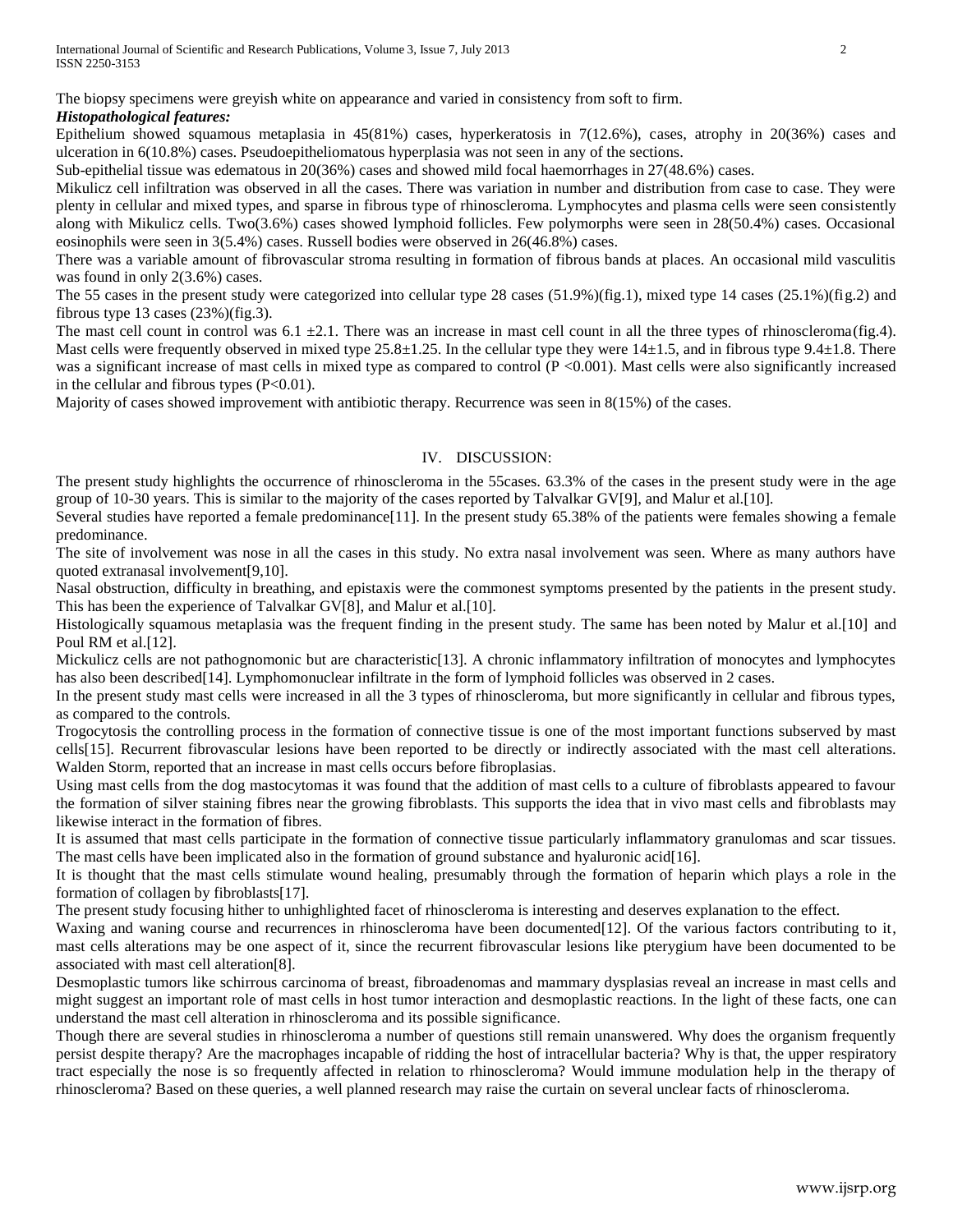# V. CONCLUSION

The present study highlights the occurrence of rhinoscleroma in Northern Karnataka. It tries to project a spectrum of clinical and histological changes and mast cell alterations in rhinoscleroma, which signifies a pre fibrotic phase.



Figure 1: Cellular rhinoscleroma showing Mickulicz cells and eosinophils. H&E stain x1000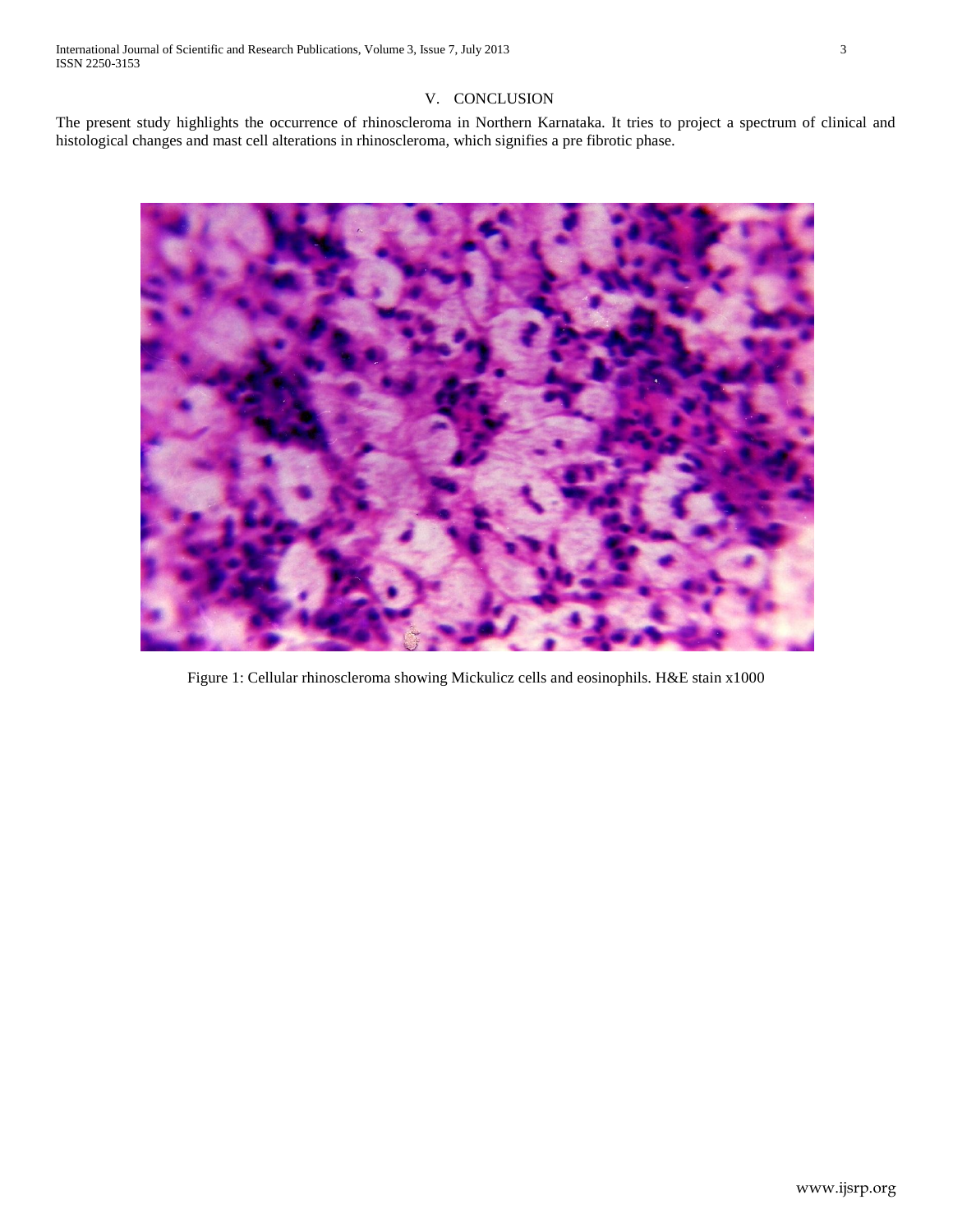

Figure 2: Fibrotic rhinoscleroma. H&E stain x400



Figure 3: Mixed rhinoscleroma. H&E stain x400.